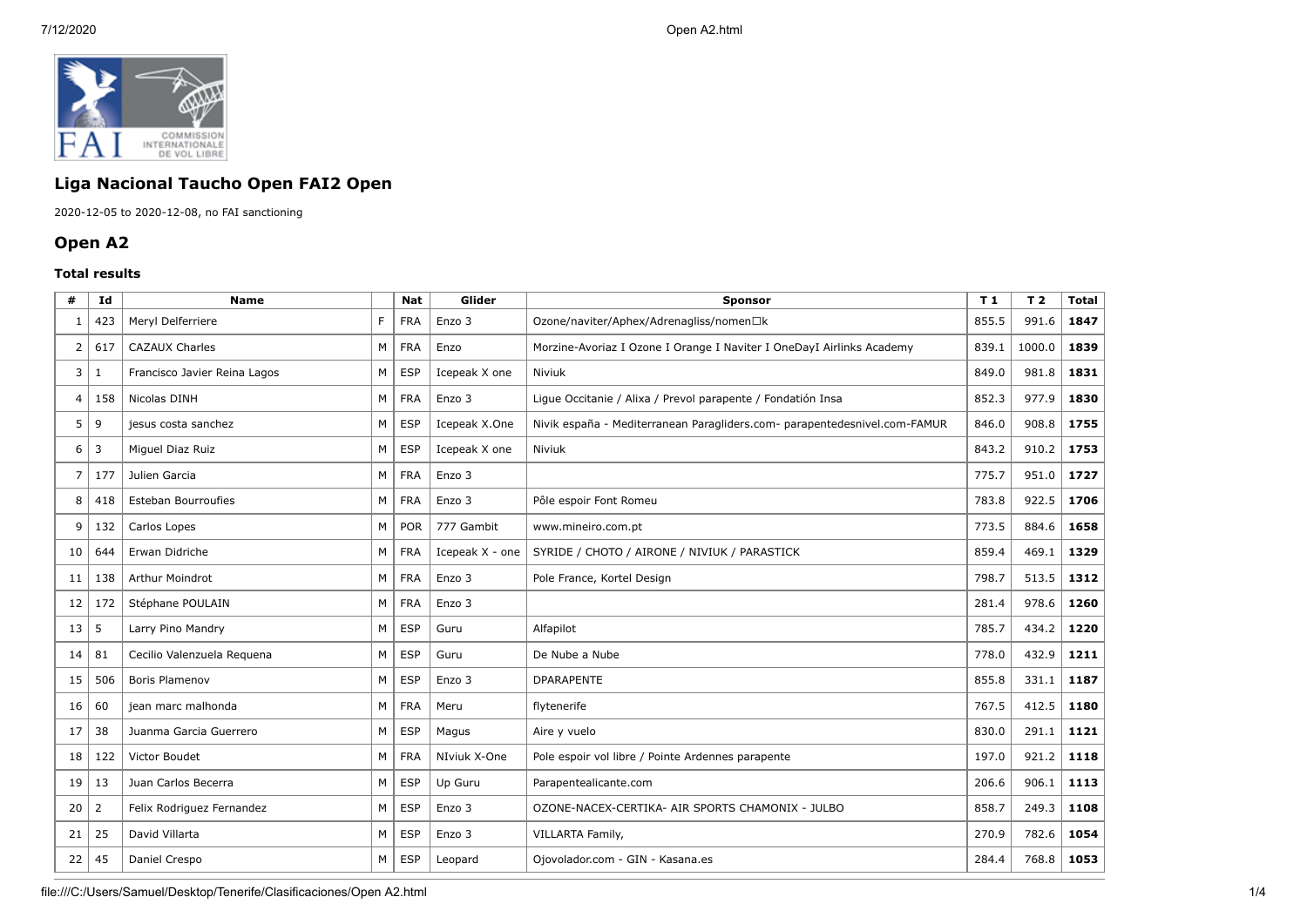| #               | Id             | Name                                        |    | <b>Nat</b> | Glider              | <b>Sponsor</b>                                                                     |       | T 2   | <b>Total</b> |
|-----------------|----------------|---------------------------------------------|----|------------|---------------------|------------------------------------------------------------------------------------|-------|-------|--------------|
| 23              | 54             | Cristo Afonso                               | M  | <b>ESP</b> | <b>Icepeak Evox</b> | Kangaroo Tandem - Tenerife Paragliding Center                                      |       | 314.5 | 1051         |
| 24              | 176            | José António Das Neves Freire Higino Rebelo | М  | <b>POR</b> | Icepeak X-One       | Naviter / High Adventure                                                           |       | 765.9 | 1048         |
| 25              | 636            | Timoté Roche                                | М  | <b>FRA</b> | Icepeak X-One       |                                                                                    | 785.0 | 236.4 | 1021         |
| 26              | 623            | Yann livinec                                | М  | <b>FRA</b> | Zeno                | équipe de ligue Occitanie / Origin 2.0                                             | 740.5 | 268.4 | 1009         |
| 27              | 15             | Luis Martinez Iturbe                        | М  | <b>ESP</b> | Enzo 3              | Chocolates ITURBE-Molina de Aragon                                                 | 757.1 | 236.7 | 994          |
| 28              | 643            | Flavio FUNIATI                              | М  | <b>FRA</b> | Enzo 3              | Ridair                                                                             | 792.7 | 153.6 | 946          |
| 29              | 135            | Francisco López Ricardo                     | М  | <b>ESP</b> | Zeno                |                                                                                    | 743.1 | 139.4 | 883          |
| 30              | 635            | <b>Philippe Broers</b>                      | М  | <b>BEL</b> | Flow Spectra        |                                                                                    | 542.6 | 335.9 | 879          |
| 31              | 606            | Ronald Mendoza                              | М  | <b>VEN</b> | Zeno                | Airtoplay.com                                                                      | 180.0 | 693.9 | 874          |
| 32              | 62             | Antonio Manuel Pérez Aserrador              | М  | <b>ESP</b> | X-one               | Tenerfly / Endurance Canarias                                                      | 784.4 | 69.2  | 854          |
| 33              | 75             | Mario Diego García                          | М  | <b>ESP</b> | Zeno                |                                                                                    | 188.5 | 653.4 | 842          |
| 34              | 73             | James Thomas Marsh                          | М  | <b>GBR</b> | Meru                | Tenerife Top Paragliding                                                           | 97.2  | 688.6 | 786          |
| 35              | 11             | Roger Pifarré Abad                          | М  | <b>ESP</b> | Up Guru             | Àger Aventura't                                                                    | 135.1 | 637.1 | 772          |
| 36              | 246            | Afranio Gonzalez Cabrera                    | М  | <b>ESP</b> | Ozone Zeno          |                                                                                    |       | 626.1 | 760          |
| 37              | 43             | Jonathan Hugh Marsh                         | М  | <b>GBR</b> | Enzo 3              |                                                                                    |       | 671.7 | 758          |
| 38              | 214            | Dario Dandeu                                | М  | <b>ITA</b> | Enzo 3              | Fly-Air3                                                                           |       | 648.9 | 740          |
| 39              | 622            | Capucine Deliot                             | F. | <b>FRA</b> | Delta 3             | Pole Espoir font Romeu - Région haut de France                                     |       | 522.9 | 712          |
| 40              | 23             | GREGORIO GONZALEZ OLIVA                     | М  | <b>ESP</b> | Niviuk X-One        | TENERFLY / NIVEL 21                                                                |       | 477.0 | 694          |
| 41              | 17             | Xavier Berneda                              | М  | <b>ESP</b> | Enzo 3              | MunichSports.com - Parashop.es - FlyFox - DuuoShoes.com                            |       | 559.1 | 641          |
| 42              | $\overline{4}$ | Xevi Bonet                                  | М  | <b>ESP</b> | Zeolite GT          | Alamair-Alfapilot-Naviter                                                          | 157.1 | 475.2 | 632          |
| 43              | 42             | Manuel Damián Alonso Álvarez                | М  | <b>ESP</b> | Peak 5              | LET'S FLY                                                                          | 114.8 | 448.8 | 564          |
| 44              | 10             | Juan Carlos Martínez Melón                  | М  | <b>ESP</b> | Guru                | denubeanube. com - air3                                                            | 141.5 | 420.0 | 562          |
| 45              | 412            | Nelson Pacheco                              | М  | <b>POR</b> | Enzo 3              | Flytrip.Algarve/Wonderangulo                                                       | 113.5 | 425.8 | 539          |
| 46              | 620            | Malo Richard                                | М  | <b>FRA</b> | Zeno                | Pole espoir font romeu - Craft - Salming - Altitude eyewear - l'Ain le département | 155.4 | 381.1 | 537          |
| 47              | 259            | Matthias Kothe                              | М  | <b>GER</b> | Enzo 3              | Nordeutsche Gleitschirmschule   KOMAT                                              | 83.6  | 433.0 | 517          |
| 48              | 40             | Federico Núñez Alcón                        | М  | <b>ESP</b> | Leopard             | Zahe.ropa                                                                          | 84.7  | 422.7 | 507          |
| 49              | 46             | Maite Moreno Benito                         | F  | ESP        | Zeno                |                                                                                    | 419.6 | 70.8  | 490          |
| 50 <sub>1</sub> | 502            | Sergio Sánchez Plaza                        | М  | <b>ESP</b> | Artik 5             |                                                                                    | 189.0 | 291.0 | 480          |
| $51 \mid$       | 611            | Jan Rentowski                               | М  | POL        | Guru                | gringofly.com High Adventure UP Paragliders                                        | 113.5 | 331.8 | 445          |
| 52              | 57             | José manuel Reina lagos                     | М  | <b>ESP</b> | Peak 5              | Excavaciones y transportes Benalvalle sl                                           |       | 334.2 | 444          |
| 53              | 51             | Virgilio Ortiz Martín                       | М  | <b>ESP</b> | Zeno                | Vinos Fortis Montaraz                                                              | 110.7 | 285.3 | 396          |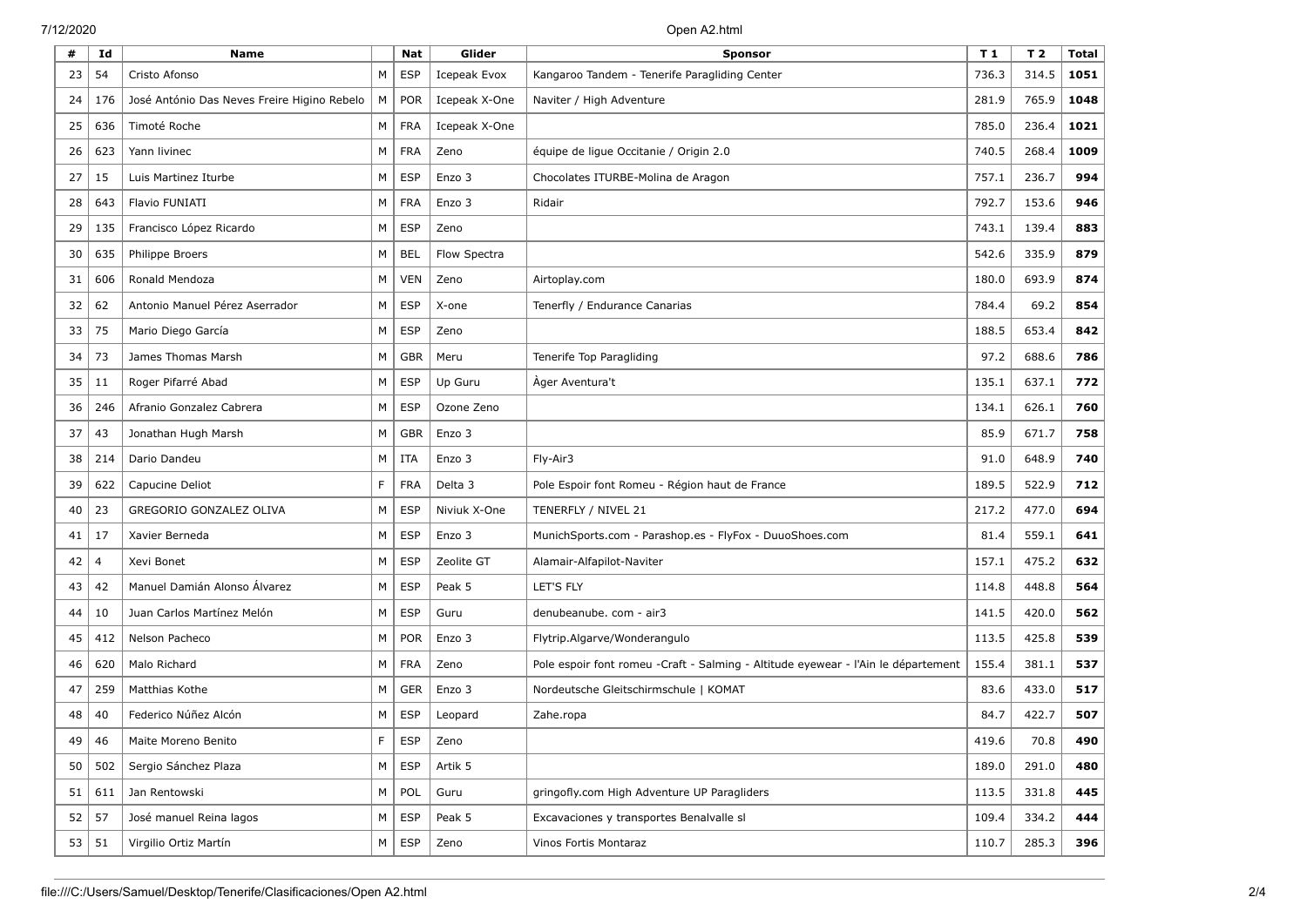| #  | Id            | <b>Name</b>                  |   | <b>Nat</b> | Glider        | Sponsor                                                 |       | T <sub>2</sub> | <b>Total</b> |
|----|---------------|------------------------------|---|------------|---------------|---------------------------------------------------------|-------|----------------|--------------|
| 54 | 603           | santangelo fabrice           | М | <b>FRA</b> | Magus         | dinovol                                                 |       | 293.1          | 393          |
| 55 | 124           | Augusto Clemente ramirez     | М | <b>ESP</b> | Cayenne 6     |                                                         |       | 282.9          | 385          |
| 56 | 182           | Eusebio soares               | М | <b>POR</b> | Enzo 3        | 3ssolar                                                 | 95.1  | 288.6          | 384          |
| 57 | 163           | Dijoux Daniel                | M | <b>FRA</b> | Enzo 3        | Pole espoir font Romeu                                  | 81.4  | 293.2          | 375          |
| 58 | 625           | Ricardo Mota Leite           | M | <b>POR</b> | Mantra 6      | AbouaAboua                                              | 69.0  | 302.4          | 371          |
| 59 | 274           | David Polo Gutiérrez         | М | <b>ESP</b> | Swift 5       |                                                         | 79.1  | 284.5          | 364          |
| 60 | 612           | Tom Chauvin                  | M | <b>FRA</b> | Boomerang 11  | THERMA SALINA, POUPET VOL LIBRE, PÔLE ESPOIR Font Romeu | 71.2  | 290.7          | 362          |
| 61 | 97            | Vallès Milla Pere            | M | <b>ESP</b> | Meru          |                                                         | 97.0  | 258.5          | 356          |
| 62 | 67            | Guillermo De Armas Estévez   | М | <b>ESP</b> | Zeno          | <b>ALAMAIR</b>                                          | 0.0   | 347.0          | 347          |
| 63 | 654           | Jonas Laplace                | M | <b>FRA</b> | Peak 5        |                                                         | 152.0 | 178.8          | 331          |
| 64 | 646           | Justin Puthod                | М | <b>FRA</b> | Peak 5        |                                                         | 152.5 | 156.6          | 309          |
| 65 | 98            | Fabián Déniz Quintana        | M | <b>ESP</b> | Zeno          |                                                         | 91.8  | 214.6          | 306          |
| 66 | 604           | Agnieszka Korolczuk          | F | POL        | Rise 2        |                                                         |       | 268.2          | 305          |
| 67 | 605           | Jules Perrin                 | М | <b>FRA</b> | Icepeak X-one | fly fat                                                 |       | 144.5          | 273          |
| 68 | 82            | Jorge Rodriguez Gomez        | M | <b>ESP</b> | Meru          | Galiza Caníbal                                          |       | 169.0          | 267          |
| 69 | 80            | Pablo Menchero García-Olías  | M | <b>ESP</b> | Guru          | MEGAMEC Ayuntamiento de Mora                            |       | 140.5          | 266          |
| 70 | 64            | Jose Antonio Perez Jorge     | M | <b>ESP</b> | Mantra 7      |                                                         |       | 142.8          | 253          |
| 70 | 49            | Dani Martínez Alarcón        | M | <b>ESP</b> | Cayenne 6     | Skywalk España - Castillo de Segura - OlivAir           |       | 139.4          | 253          |
| 72 | 107           | Jordi Farré Hernández        | М | <b>ESP</b> | Zeno          | Strip Air                                               |       | 134.8          | 250          |
| 73 | 202           | Raúl Iván Hernández González | M | <b>ESP</b> | Peak 5        |                                                         | 108.0 | 139.9          | 248          |
| 74 | 74            | lorenzo nadali               | M | <b>ITA</b> | Boomerang 11  | scientific team                                         | 109.4 | 134.1          | 244          |
| 75 | 645           | Louis CUSSOT                 | M | <b>FRA</b> | Bonanza 2     |                                                         | 98.1  | 140.5          | 239          |
| 75 | 351           | Miquel Serralta Riera        | M | <b>ESP</b> | Ikuma         |                                                         | 100.2 | 138.6          | 239          |
| 77 | 649           | Hericher Hugo                | M | <b>FRA</b> | Omega 3       | Air sports                                              |       | 149.0          | 233          |
| 78 | 638           | Dmitry Kalita                | М | <b>EST</b> | Trango Race   |                                                         |       | 83.7           | 192          |
| 79 | 505           | David Hernández Reyes        | M | <b>ESP</b> | Peak 5        | Alfapilot                                               | 81.1  | 99.8           | 181          |
| 80 |               | 185   Miki ventaja diaz      | M | ESP        | X-One         |                                                         | 114.1 | 65.9           | 180          |
|    | $81 \mid 174$ | Silvio Zugarini              | M | ITA        | Cayenne 6     |                                                         | 89.3  | 87.5           | 177          |
|    | $82 \mid 194$ | Miguel Casas Suárez          | M | <b>ESP</b> | Alpina 2      |                                                         | 101.7 | 72.7           | 174          |
| 83 | 255           | Carlos Antonio Cervilla Diaz | M | <b>ESP</b> | PHI Allegro   | Granaltura.es - Kasana.es - PHI                         | 90.2  | 80.4           | 171          |
|    | $84$   115    | Jordi Roset Ilobet           | M | <b>ESP</b> | Alpina 3      |                                                         | 88.6  | 79.4           | 168          |